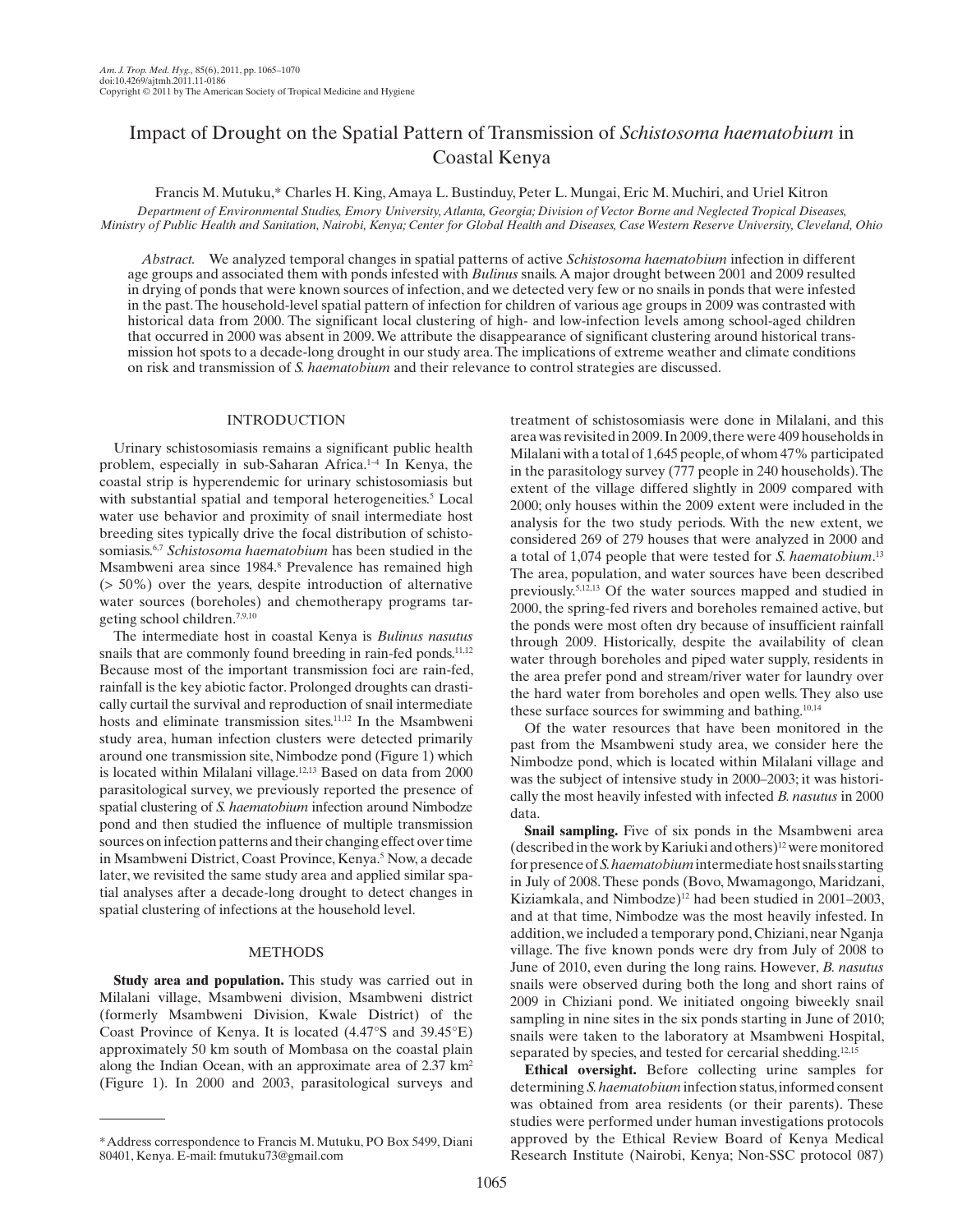

Figure 1. Milalani village households that were included in spatial analyses and Nimbodze pond.

and the Human Investigations Review Board of University Hospitals (Cleveland, OH; 11-07-42) and Emory University (Atlanta, GA; IRB00009219).

 **Infection prevalence and intensity.** Residents of Milalani village submitted two midday urine specimens for examination for *S. haematobium* infection from 2000 to 2003; in 2009, they submitted one midday sample. Ten-milliliter aliquots from well-mixed urine samples were subjected to standard Nuclepore filtration, 13,16 and individual infectious burden was determined by microscopic counting of the parasite eggs recovered on the filters. Urine tests during both study periods were conducted in a parasitology laboratory situated within Msambweni District Hospital. Milalani residents had been surveyed before 2000 and were treated with praziquantel in 2000, 2003, and September of 2009.

 Aggregated household infection levels are reported as geometric mean density (number of parasites per 10 mL urine per person in a household, regardless of infection status), which is a function of both prevalence (the proportion of people infected in a household) and geometric mean intensity (the geometric mean number of parasites for only infected people infected in a household). 13,17 We used mean density rather than mean intensity to allow for comparison with *S. haematobium* infection patterns in 2000.<sup>13</sup> However, results were similar when only intensity was considered, because the householdlevel prevalence is high, resulting in similar patterns of mean intensity and mean density.

 **Statistical analysis.** We analyzed the pattern of infections in children 6–17 years of age, the age group that exhibits the highest infection levels.<sup>18</sup> Differences in prevalence between age groups were tested using the homogeneity  $\chi^2$  test. The Mann–Whitney *U* and Kruskal–Wallis tests were used for comparing distributions of infection intensity and density for two demographic groups and three or more demographic groups, respectively. These non-spatial statistical analyses were performed using SPSS version 17.0 software (SPSS Inc., Chicago, IL; www.spss.com ).

 **Geospatial processing.** Households and water sources were mapped as described by Clennon and others<sup>5,13</sup> using an Ikonos high-resolution satellite image comprised of 1-m<sup>2</sup> panchromatic and 4-m<sup>2</sup> multispectral images of Msambweni complemented by global positioning system (GPS) readings. During the 2001 and 2009 demographic surveys, each household was assigned the same village-affiliated household identification (HID), and each person was assigned an individual identification (ID) number incorporating the HID. 5,13 Houses from 2000 that were still standing in 2009 and new houses were recorded, and information about movement of residents was collected.<sup>5</sup> We were able to locate 269 homes from 2000 and 139 new homes in Milalani in 2009.

 Household and water source locations were joined with demographic, parasitologic, malacologic, environmental (hydrological and topographical), and weather (rainfall) data. Location data were georectified to the Universal Transverse Mercator (UTM) zone 37S projection (1984 datum) in the GIS software package ArcGIS 9.3 (Environmental Systems Research Institute, Redlands, CA).

 **Spatial statistics.** For spatial analyses, children were grouped by age (6–9, 10–13, and 14–17 years). Global, local, and focal spatial analyses were used to examine the spatial structure of *S. haematobium* infection patterns and identify significant clustering of elevated infection levels in the study area. To allow for comparison with the 2000 infection pattern, we applied the spatial extent of Milalani village in 2009 to the more extensive coverage of Milalani in 2000 (we also considered houses in neighboring villages that were not studied in 2009).<sup>5,13</sup>

 We initially tested for global clustering (i.e., to determine whether there is clustering anywhere in the study area) of households and intensity of infection by household using global second-order spatial analysis, global Ripley's *K* function, 19 and global weighted  $K$  function.<sup>20</sup> Details about these global spatial analysis tools were detailed in the work by Clennon and others. 5,13 After determination of global clustering patterns, we applied local and focal clustering measures to detect specific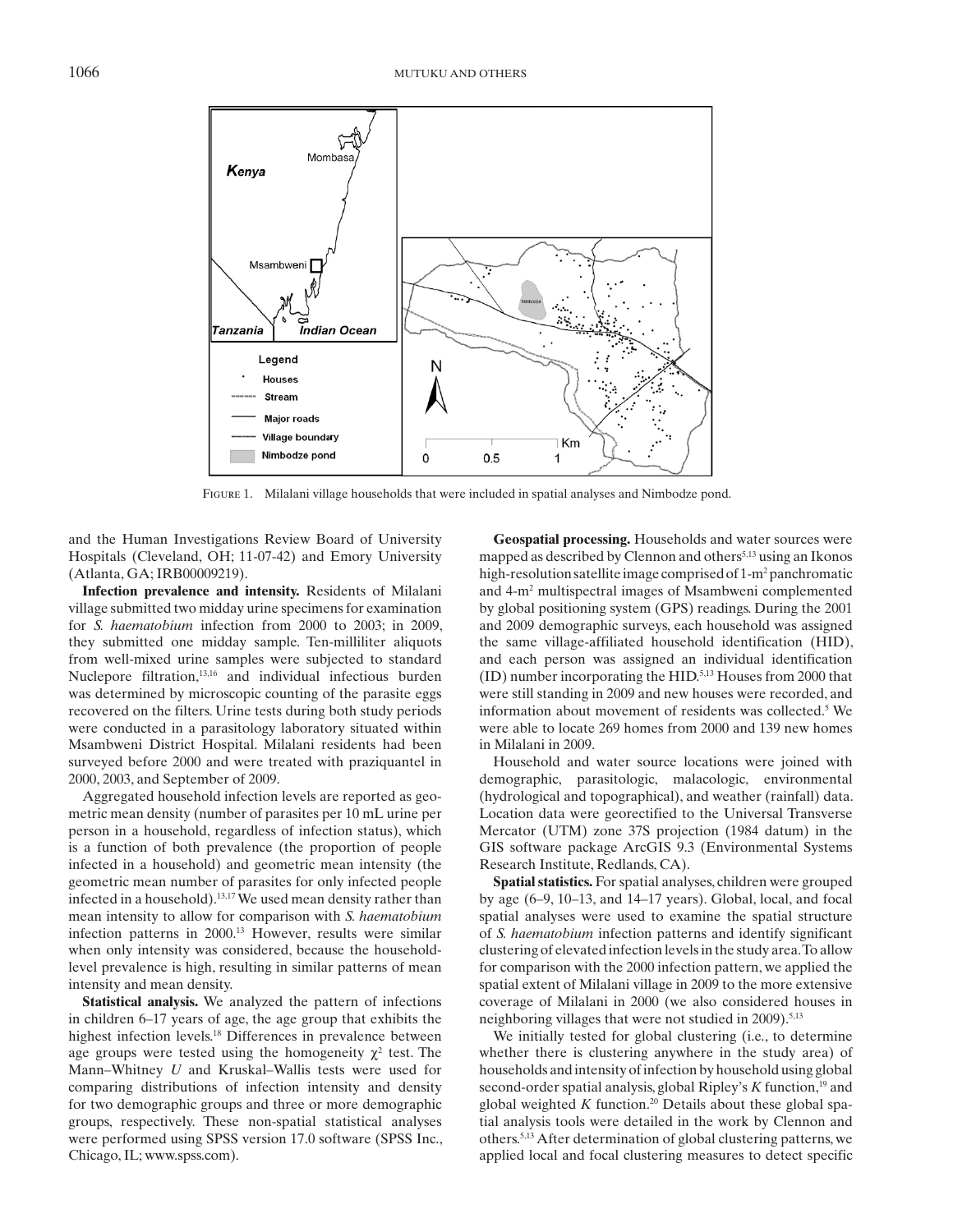locations where households with high-infection intensity were clustered and whether these high-intensity households were clustered around a suspected source of infection (pond containing infected snails).

We applied statistics developed by Getis and others,<sup>21</sup> Getis and Ord,<sup>22,23</sup> and Ord and Getis,<sup>24</sup> Gi<sup>\*</sup>(d)/Gi(d), to test for local and focal clustering of the human infection patterns using Point Pattern Analysis software.<sup>25</sup> The Gi<sup>\*</sup>(d)/Gi(d) statistic was applied both as local and focal measures of clustering of infection around each household and around the centroid of Nimbodze Pond, which was considered the source point for potential focal clustering analyses. Clustering was considered up to a realistic walking distance of 1,500 m surrounding the potential transmission focus (Nimbodze Pond). The 2009 data were compared with data from the  $2000-2003$  survey,<sup>5</sup> where more details about these statistics are provided.

 **Rainfall data.** Daily rainfall data were retrieved from the Ministry of Agriculture rain gauge located near Msambweni Hospital, which is ~2.5 km from Milalani village.

## **RESULTS**

 **Snail collections.** In 2010, *B. nasutus* snails were only recovered from three of five large ponds studied in 2000–2003. In two of these ponds, Mwamagongo and Maridzani, 20 and 4 *B. nasutus* , respectively, were recovered before drying. Six *B. nasutus* were recovered for the first time from the third pond, Nimbodze, which has water to date (March of 2011), 10 months after the sampling was started. One snail from Maridzani shed *S. haematobium* cercariae, but no cercariae shedding was observed in any snail from Mwamagongo and Nimbodze. *B. nasutus* were consistently found in the Chiziani temporary pond every fortnight between June of 2010 and September of 2010. In total, 156 snails were recovered from Chiziani, and 6 of 156 snails shed *S. haematobium* cercariae. Among other snails, *Lanistes purpureus* was collected from all ponds except Kiziamkala, whereas *B. forskalii* was only found in Kiziamkala and Mwamagongo. *B. forskalii* snails were not shed in this study, because they have not been historically incriminated in urinary schistosomiasis transmission in the study area<sup>12</sup> or elsewhere in east Africa.<sup>26</sup> These findings are in sharp contrast to 2001–2003, when *B. nasutus* snails were found in all the large ponds (often in large numbers) as well as rice fields, and cercariae shedding *B. nasutus* snails were collected from Kiziamkala, Maridzani, Bovo, Mwamagongo, and in the highest proportion (2.5%), Nimbodze pond, where the highest number of *Bulinus* snails was also collected.<sup>12</sup> In 2000, other snails (*L. purpureus, B. forskalii, and Melanoides tuberculata*) were collected from several ponds.<sup>12</sup>

 **Infection prevalence and intensity.** In 2009, we were able to determine the locations of 409 households with 1,645 residents (Figure 1). From those households,  $777$  (47.2%) residents submitted urine samples that were tested for *S. haematobium* eggs, and 336 (43.2%) of these samples were positive. Among the tested individuals, the age distribution was  $\leq$  5 years (31), 6–9 years (135), 10–13 years (152), 14–17 years (101), 18–21 years (48), and  $\geq$  22 years (310). The overall geometric mean infection intensity was 28.9 eggs/10 mL urine. The mean ± standard deviation (SD) number of school-aged children tested per household was  $1.61 \pm 0.67$ . When all age groups were considered, infection prevalence and mean intensity varied significantly by age group (homogeneity  $\chi^2 = 201$ ,

*P* < 0.001; Kruskal–Wallis  $\chi^2 = 134$ , *P* < 0.001) (Figure 2). Infection levels were highest in individuals 6–21 years, with infection prevalence peaking from 10 to 17 years and intensity peaking from 10 13 years.

 In 2000, 269 households were located within the same village extent as the 2009 data. From those households, 1,053 residents submitted urine samples that were tested for *S. haematobium* eggs, and 587 (55.7%) of these samples were positive, with geometric mean infection intensity of 25.9 eggs/ 10 mL urine. Among the tested individuals, the age distribution was 5 years (35), 6–9 years (153), 10–13 years (158), 14–17 years (128), 18–21 years (87), and  $\geq$  22 years (492). Within age groups, infection intensity levels were comparable between the two study periods, with most age groups recording higher infection intensity levels in 2000 (Figure 2). However, the overall infection intensity was lower in 2000 compared with 2009 because of the lower proportion of children among those people tested in 2009. Infection prevalence was lower across all age groups in 2009, with an overall decline in prevalence of 12.5% ( $\chi^2$  = 28.0, *P* < 0.0001).

 **Spatial infection patterns.** *Global patterns.* In 2009, the significantly high spatial aggregation  $(K$  function) of households with high-intensity (> 100 eggs/10 mL urine) infection observed in 2000<sup>5</sup> was not repeated when all ages were pooled, indicating that heavy household-level infections were distributed more randomly throughout Milalani village. When the effect of age was considered and different ages were considered separately, a small significant peak in global clustering at 300–400 m was detected for 10- to 13-year-old children. In contrast, when applied to the same spatial extent for the 2000 Milalani infection data, weighted *K* function revealed global clustering of household infection density, with peak clustering at around distances of 150 m for the pooled data and each age group, indicating tight clustering of households with high intensity of infection.

 *Local patterns.* When we tested for local clusters of infection using the  $Gi(d)$  statistic, we detected no significant local clusters in 2009, either for the pooled data or when age groups were considered separately. This lack of local clustering stands in sharp contrast to the 2000 Milalani data (again using the 2009 spatial extent), when significant local clusters of households with high-infection levels were detected for all age groups at distances of 500 m from Nimbodze pond.

 *Focal clustering of infection.* Focal clustering of infection density around Nimbodze pond varied by age and between the



FIGURE 2. Prevalence of infection in Milalani village in 2000 ( $---\Delta---$ ) and 2009 (––£––) and geometric mean intensity of eggs/10 mL urine in 2000 (open bars) and 2009 (shaded bars).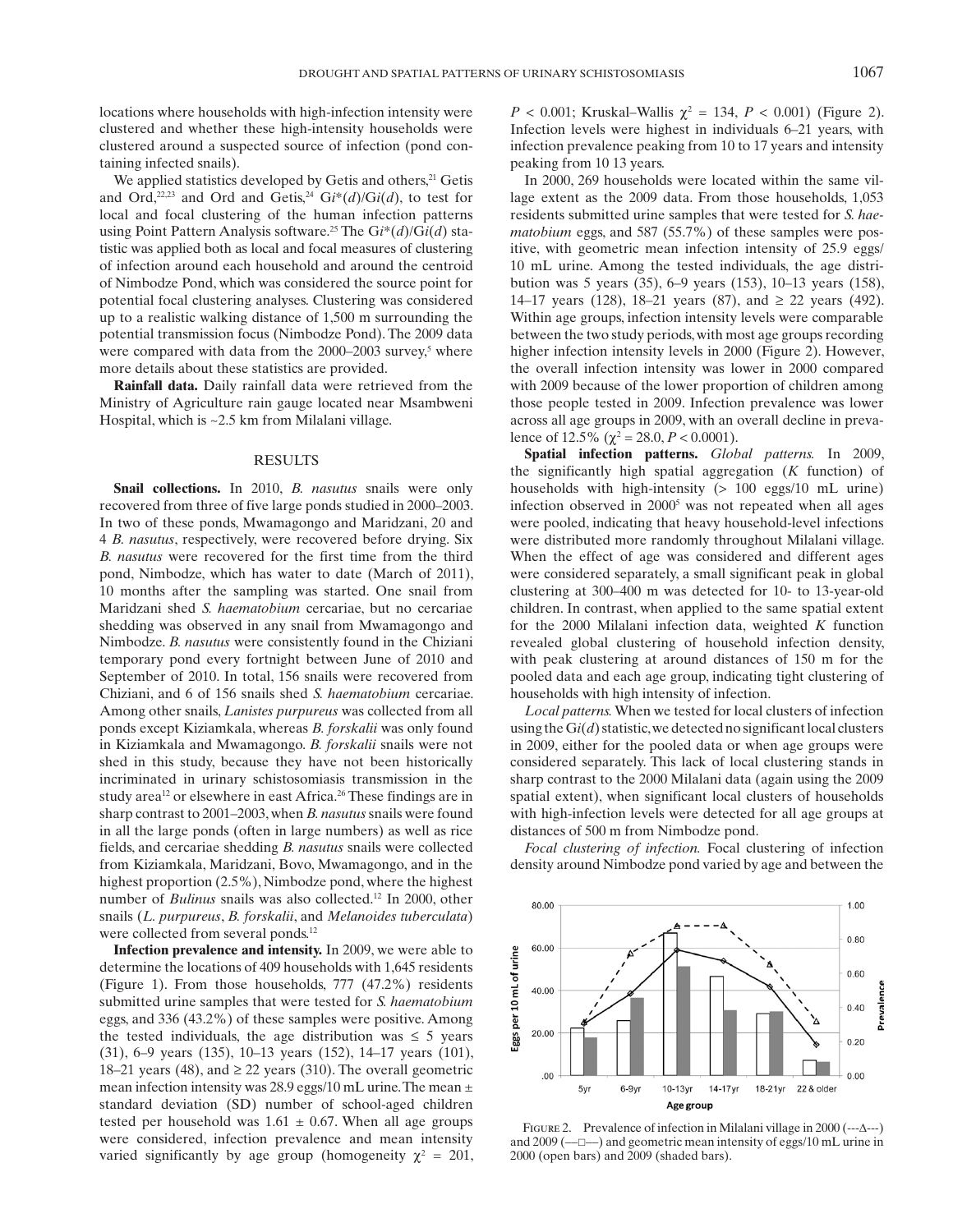

FIGURE 3. Focal clustering  $(G,[d] > 1.96, P < 0.05)$  detected around Nimbodze Pond in different age groups of children in  $(A)$  2009 and  $(B)$  2000 for children 6–9  $(-X-)$ , 10–13  $(-0-)$ , and 14–17  $\overline{X}$ , 10–13 (--0--), and 14–17 (……D……) years. Dashed line is 0.05 significance level. Alternating small and long dashed lines is 0.01 significance level.

two study periods. In 2009, there were no noticeable infection clusters in children 6–9 and 10–13 years, and the only significant clustering of infection was found in adolescents (14–17 years) at a distance of 300 m from Nimbodze (Figure 3A). When patterns of infection density are compared with data from 2000, differences in the patterns of clustering are apparent. In 2000, significant clustering of high-infection density for all age groups of children was detected starting at different distances from Nimbodze ( Figure 3B ). Clustering of infection levels in 6- to 9-year-old children was significant starting at 350 m, and for children 10–13 and 14–17 years, significance was from 600 to 700 m. In all age groups in 2000, clustering was significant up to a distance of 1,100 m. High-infection levels for all age groups were significantly clustered at a range of 400–800 m, but the degree and extent of clustering were higher for 6–9 and 10–13 years than for the older children (14–17 years). Infections were not clustered around any other permanent or temporary pond in either 2000 or 2009.

 **Rainfall patterns.** In general, rainfall followed the typical bimodal pattern of the Kenyan coast.<sup>11,27</sup> The long rainy season usually occurs from April to June, and the short rainy season occurs between October and December. There is also a short dry season between July and September and a long dry season between January and March (Table 1). The classification of seasons on the coast is not fixed; sometimes, overlaps of about 1 month may occur. Major peaks in the amount of rainfall were usually reported in April through June from 2001 to 2010, with the exception of 2006, when the major peaks were seen in October/November (Table 1).

 In 2001 and 2003, after sufficient rains during the long rainy season, all the ponds were filled but were not sustained throughout the year, because the short rains failed (Table 1). The rainfall pattern experienced in 2002 (small amounts of rain over a long period of time) did not allow accumulation of sufficient amounts of water to fill most ponds. There was insufficient rainfall in both of the rainy seasons to fill most ponds in 2004, 2005, 2008, and 2009 (Table 1). Thus, our study area has experienced two cycles of drought over the 2001–2010 decade: from 2002 to 2006 and from 2008 to 2010 (Figure 4).

 Although we characterize the decade of 2001–2010 as a drought period, rainfall patterns for the period varied, and heavy rains did fill up the transmission sites in April–June of 2001, 2003, 2006, 2007, and 2010. However, lack of sufficient rains after these rainfall events resulted in the transmission sites drying up within a few months, even in the years with average amounts of total rainfall, resulting in no long-term establishment of infected *B. nasutus* snail populations.

### DISCUSSION

 In our previous studies in Milalani village, we detected highly significant spatial clusters of infected school children on the household level in 1984 and 2000.<sup>5,13</sup> No mass drug administration for schistosomiasis has taken place in the village during the last decade, and routinely, only a small proportion of those people infected seek treatment (data not shown). Thus, the disappearance of schistosomiasis infection clusters and the relatively modest (although significant) 12.5% decline in prevalence from 55.7% to 43.2% during the current study period are noteworthy. We attribute these changes to the

| Seasonal rainfall (in millimeters) patterns of the Msambweni area from 2001 to 2010 |                  |               |                   |                     |         |           |
|-------------------------------------------------------------------------------------|------------------|---------------|-------------------|---------------------|---------|-----------|
| Year                                                                                | January to March | April to June | July to September | October to December | Total   | Pond*     |
| 2001                                                                                | 150.5            | 1.145         | 118               | 57                  | 1.470.5 | Water/dry |
| 2002                                                                                | 186.8            | 336.2         | 401.9             | 353.2               | 1.278.1 | Dry       |
| 2003                                                                                | 63.9             | 865.1         | 183.9             | 212.3               | 1,325.2 | Water/dry |
| 2004                                                                                | 128.4            | 279.4         | 113.4             | 256.7               | 777.9   | Dry       |
| 2005                                                                                | 109.3            | 533           | 279.8             | 250.4               | 1.172.5 | Dry       |
| 2006                                                                                | 94.9             | 625.6         | 340.8             | 727.3               | 1.788.6 | Water/dry |
| 2007                                                                                | 132              | 902.6         | 236.7             | 147                 | 1,418.3 | Water     |
| 2008                                                                                | 59.8             | 413.9         | 143.5             | 264.2               | 881.4   | Dry       |
| 2009                                                                                | 56.8             | 417.8         | 210.9             | 335.9               | 1.021.4 | Dry       |
| 2010                                                                                | 135.6            | 1.514.7       | 218.7             | 265.1               | 2,134.1 | Water/dry |
| Average rainfall                                                                    | 111.8            | 703.3         | 224.8             | 286.9               | 1,326.8 |           |

TABLE 1

 \* Water/dry denotes that most ponds did not have water throughout the year; dry denotes that most ponds were dry throughout the year, whereas water means that most ponds had water throughout the year.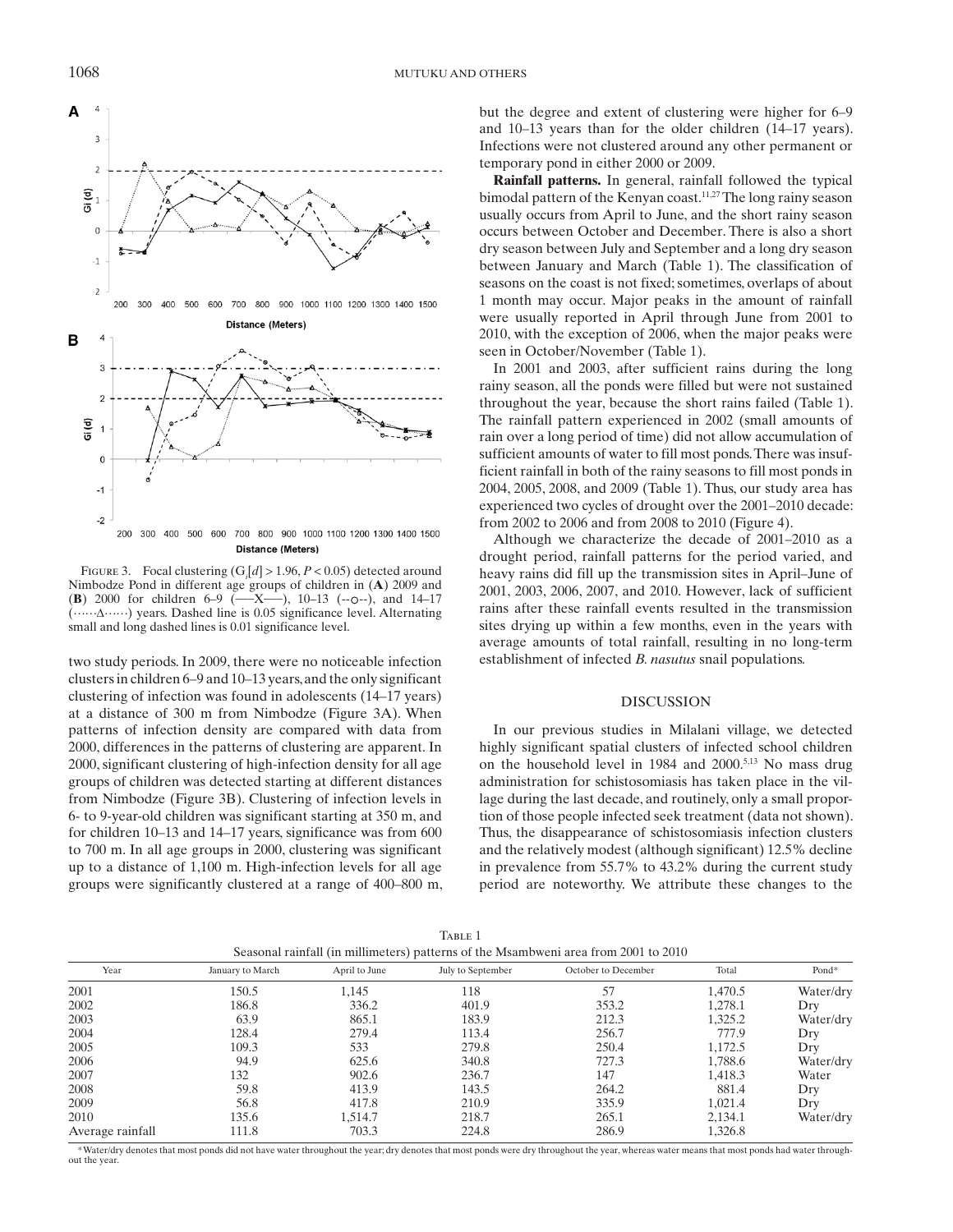

FIGURE 4. Rainfall at the Msambweni District agricultural office from 2001 to 2009.

disappearance of the most influential transmission sites and resulting changes in water contact. The transmission sites in Msambweni area, including Nimbodze pond, which is described extensively elsewhere,<sup>12</sup> have largely remained dry during the course of the study period and short-lived when available because of unstable rains. Marked declines in infection prevalence after prolonged droughts have been reported from Ethiopia,<sup>28</sup> Nigeria,<sup>29</sup> and Zimbabwe.<sup>30</sup>

 Rainfall patterns have changed considerably in the study area, with two drought cycles reported over the last 10 years (Figure 4 and Table 1). Not only did the transmission sites remain mostly dry during the drought years, but also, even in the few years with average rainfall (except for 2006), the short rains (October and November) that fill the ponds in preparation for the long dry season (December to March) failed. Snails survive the seasonal drying out of habitats by aestivation, but they are likely to die when drought conditions persist for more than 8 months and when these conditions are more frequent.<sup>31</sup> This condition is precisely the situation that has been ubiquitous in our study area over the last 10 years, and it is a likely explanation for the continuing absence of intermediate host snails from the relatively large ponds that were historically the important transmission foci (i.e., Nimbodze, Kiziamkala, and Maridzani). Indeed, this condition is still the situation in March of 2010, 10 months after being refilled by the heavy 2010 April to May rains.

*Bulinus* snails usually aestivate around the margins of the transmission sites and only emerge when the sites are flooded. As a result of this strategy, it seems that, although in the relatively large ponds, most of the aestivating snails and especially those snails that were infected died, because the ponds remained dry for 12 months or more, some snails did survive in temporary ponds, such as Chiziani, that are more frequently filled, even when the rains are insufficient to fill the larger ponds. 26 In aestivation, uninfected snails usually survive longer than the infected snails, and therefore, snails that do survive the drought are likely not infected.<sup>26</sup> These findings also suggest that transmission is currently sustained by temporary snail habitats rather than the more permanent ones that were in the past foci of transmission, although spatial analysis did not detect clustering of infection around the temporary pond, which is  $> 1$  km from Milalani. Whether this relatively high importance of ephemeral habitats will hold in the future is a subject for additional investigations.

 Overall, the loss of local/focal clustering of infection in the community that continues to maintain high-infection prevalence

and intensity indicates that the process of schistosomes' transmission is more uniformly distributed across the community. This shift in spatial infection pattern from clustering around well-defined transmission hot spots means that, in this setting, there is a need to consider the value of community-wide interventions rather than just those measures concentrated on focalized efforts aimed at only a few hot spots that may not drive transmission at all times.

 The absence of snails in Nimbodze pond for 9 months after being refilled may be explained in part by the destruction of the well-defined dispersal corridors among irrigation scheme and stream/rivers described by us elsewhere.<sup>32</sup> Since 2008, there is a shift from rice cultivation (2000–2007) to sugar cane cultivation in the western parts of Nimbodze, especially near the Koromonjo reservoir, the main source of reflooding of Nimbodze and other ponds after sufficient rains. Sugar cane cultivation may have impeded snail dispersal through the two routes, which was identified by Clennon and others.<sup>32</sup> Unlike rice cultivation, sugar cane cultivation reduces water pooling, subsequently restricting habitat connectivity.<sup>32</sup>

 In conclusion, inadequate and unpredictable precipitation in Msambweni area during the study period has diminished the historical importance of Nimbodze as a focus for urinary schistosomiasis transmission. The long-term drought and hydrological changes have resulted in the absence of *Bulinus* intermediate host snails in the pond for at least 9 months after the refilling of the pond. Our current findings point to the potential impact of climatic variability and anthropogenic changes on transmission patterns of *S. haematobium*. Such changes need to be considered when implementing urinary schistosomiasis surveillance and control programs.

#### Received March 29, 2011. Accepted for publication August 30, 2011.

 Acknowledgments: The authors want to acknowledge the residents of Milalani village for their participation. We are grateful to the community health workers in Milalani village Khalfan Kisira and Jamhuri Ubao. The authors thank all Division of Vector Borne Neglected and Tropical Diseases laboratory technicians who provided parasitology results. Julie Clennon and Donal Bisanzio provided assistance with data analysis.

 Financial support: This work was supported by National Institutes of Health Research Grant R01 TW 008067 funded by the National Institutes of Health/National Science Foundation Ecology of Infectious Diseases Program through the Fogarty International Center.

 Authors' addresses: Francis M. Mutuku and Uriel Kitron, Department of Environmental Studies, Emory University, Atlanta, GA, E-mails: fmutuku73@gmail.com and ukitron@emory.edu . Charles H. King, Center for Global Health and Diseases, Case Western Reserve University School of Medicine, Cleveland, OH, E-mail: chk@case .edu . Amaya L. Bustinduy, Center for Global Health and Diseases, Case Western Reserve University School of Medicine, Cleveland, OH, and Department of Paediatrics, Great Ormond Street Hospital for Children, London, United Kingdom, E-mail: BustiA@gosh.nhs.uk . Peter L. Mungai, Filariasis-Schistosomiasis Research Unit, Division of Vector Borne Neglected and Tropical Diseases, Case Western Reserve University, Msambweni, Kenya, E-mail: plmungai@yahoo.com. Eric M. Muchiri, Division of Vector Borne Neglected and Tropical Diseases, Ministry of Public Health and Sanitation, Nairobi, Kenya, E-mail: ericmmuchiri@gmail.com .

#### REFERENCES

- 1. Chitsulo O, Engels D, Montresor A, Savioli L, 2000. The global status of schistosomiasis and its control. *Acta Trop* 77: 41-51.
- 2. Stothard JR, Chitsulo O, Kristensen TK, Utzinger J, 2009. Control of schistosomiasis in sub-Saharan Africa: progress made, new